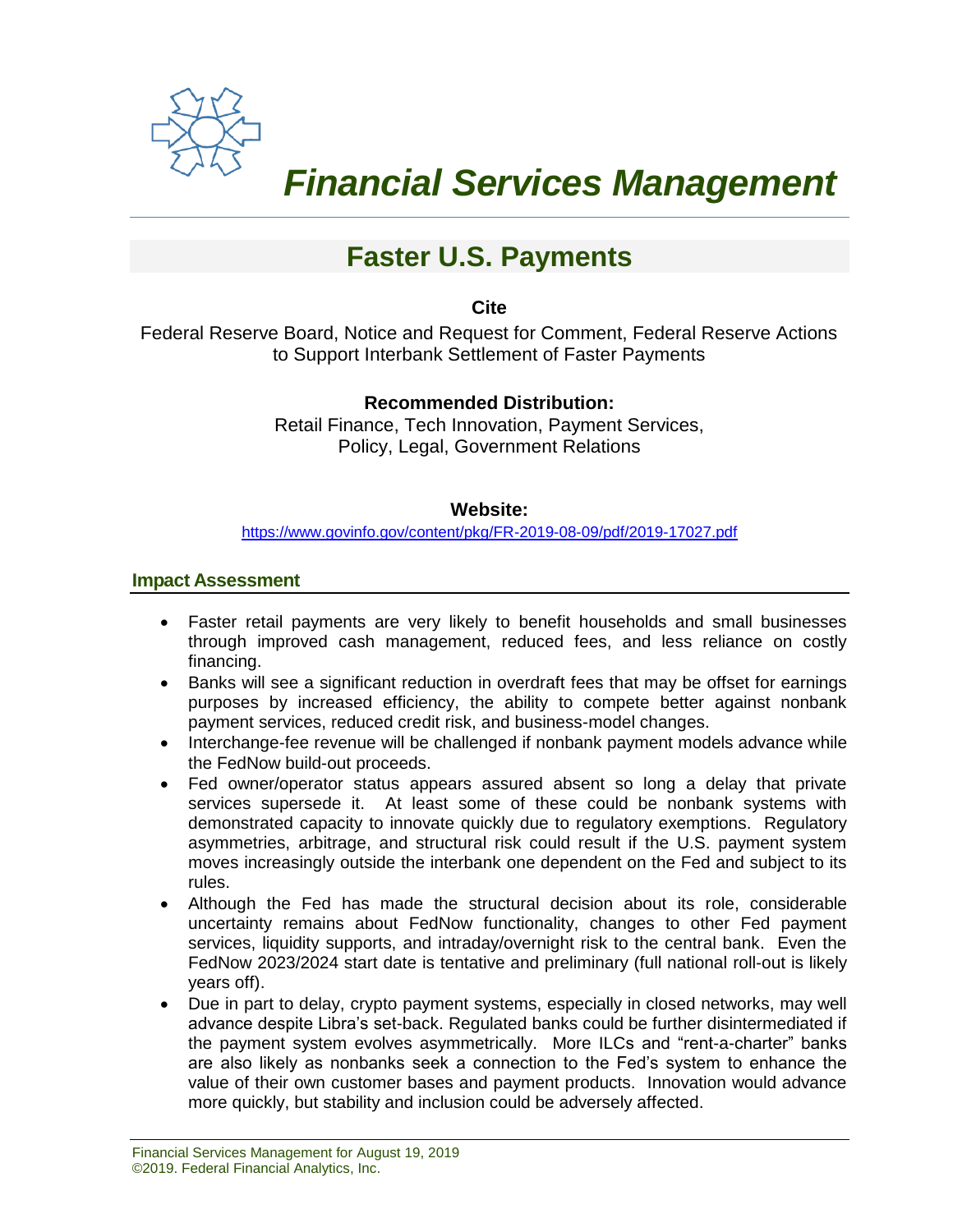- New Fed liquidity facilities and/or an always-open discount window would reduce payment-system and Fed risk, but adversely affect the interbank credit market. Nonbanks with direct or indirect access would presumably not be able to draw from Fed liquidity facilities, but the request does not make this clear. If not, new liquiditysupport facilities from banks for nonbanks might be offered, providing business opportunities but posing additional risks to these banks and to the Fed.
- Since the Fed's RTGS system would operate through bank reserves, banks would likely hold more reserves, transferring those now used for private payment services due to the ability to earn interest on excess reserves. The Fed's portfolio would expand, perhaps suddenly during stress scenarios. Reserve volatility could further complicate monetary-policy transmission.

#### **Overview**

Following its 2015 request for comments on ways to speed a U.S. real-time gross settlement (RTGS) service with integrated clearing for retail payments<sup>1</sup> and a 2018 update, the Federal Reserve has decided that it will indeed take an owner/operator role in this critical arena. Citing a Treasury recommendation to do  $\delta$  and overwhelming support in prior comment letters, the FRB does not expressly solicit views on this vital policy question, instead seeking views on the implications of entry, the importance of an additional liquidity-support facility, competitive implications, and whether also to update FedACH, its existing retail-payment batch system. Although the FRB says its new "FedNow" service will be at least preliminarily operational by 2023 or 2024, this seems unlikely given the slow path laid out for its decision-making and the challenges then to building a national, final, resilient, and ubiquitous RTGS system. This may lead to statutory change putting more pressure on the Fed to modernize as much of its system as quickly as possible and to requirements that banks provide real-time payments no matter the status of the Fed's efforts, leading to greater reliance on the sole private-sector real-time payment (RTP) provider and/or development of alternative payment channels along the lines pioneered, albeit with considerable controversy, by Facebook's Libra.<sup>3</sup> Community banks and tech-platform companies strongly support Fed entry, but large banks believe that their private-sector system can accomplish all of the Fed's goals under appropriate regulation ensuring that the central bank's RTGS goals are met. Since this system is already operational, opponents also believe that the public benefits cited by the Board will be met far more quickly with a regulated system that might preclude transformation of retail payments into a network in which nonbank providers control so much of the end-user relationship as to disintermediate regulated banks large and small. In addition to these critical competitive and structural questions, differences remain about the impact of a Fed-owned RTGS system on Federal Reserve liquidity facilities (including the discount window) and the central bank's own risks related to bank daylight or overnight overdrafts. Monetary policy might also be affected if banks retain larger reserve balances to ensure finality, especially in stress scenarios.

<sup>1</sup> See **PAYMENT15**, *Financial Services Management*, February 3, 2015.

<sup>2</sup> See *Client Report* **FINTECH21**, August 7, 2018.

<sup>3</sup> See *Client Report* **CRYPTO11**, July 30, 2019.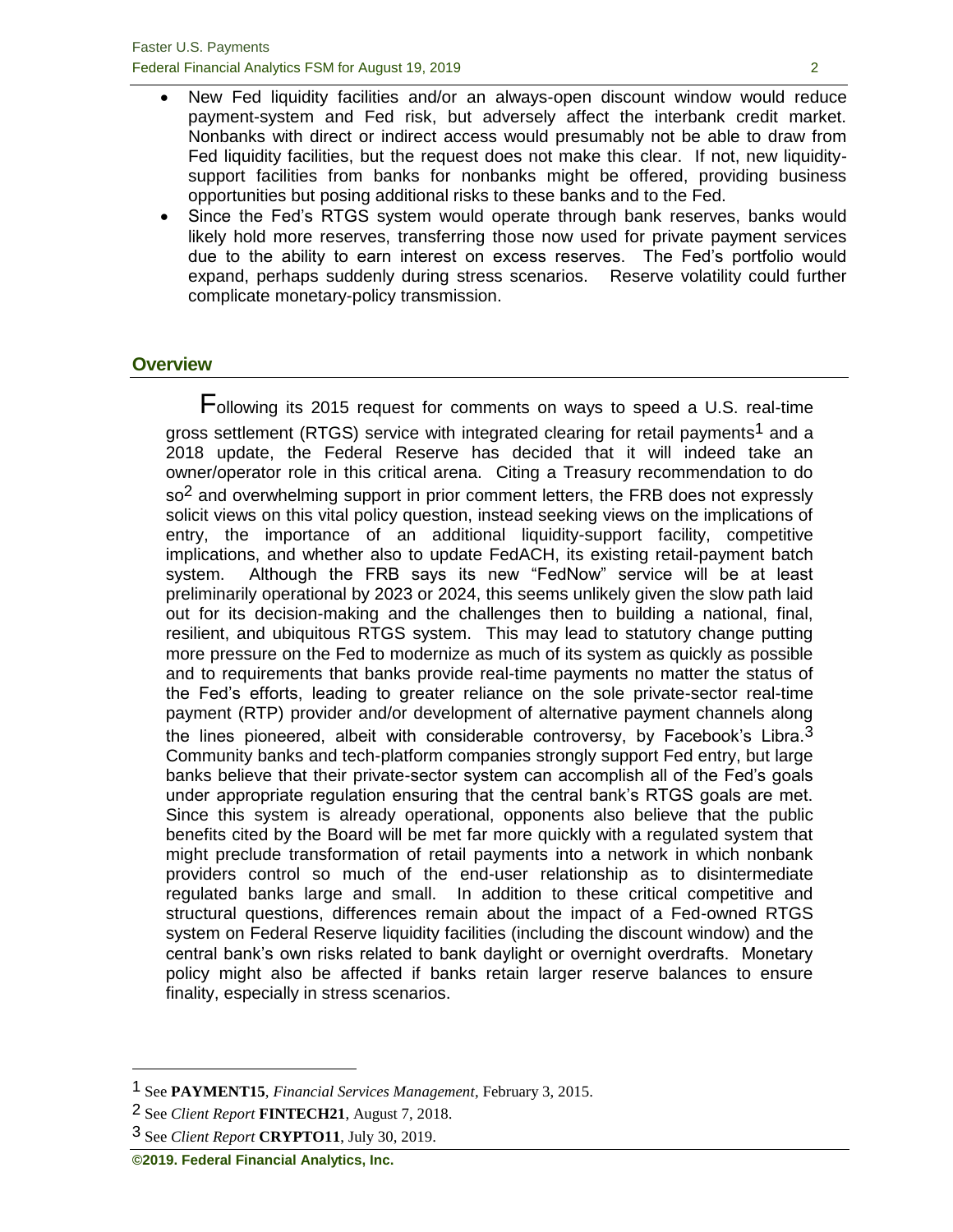#### **Impact**

Despite the delays since the Fed first began its faster-payment work in 2013, there is little dispute over the benefits of a faster U.S. retail-payment system – almost everyone agrees with the Federal Reserve that RTGS in this sector would increase economic efficiency and be of significant benefit to individuals and small businesses that would no longer need to await delayed payment, possibly incurring overdraft fees, taking out costly short-term financing, or assuming other burdens that undermine efficiency and thus at least to some degree slow economic growth. Given the importance of rapid payments to low-and-moderate-income households, the costs incurred in funds-availability delays are particularly onerous; faster payments thus also have clear economic-equality benefits.

The heart of the controversy thus is not if there should be RTGS retail payments, but rather if the Fed through the Reserve Banks should take on an owner/operator role in yet another facet of the U.S. payment system.

The Monetary Control Act of 1980 and subsequent 1984 guidance stipulate the terms and conditions under which the Fed would make use of its authority to provide what would otherwise be private-sector payment services, $4$  an approach ratified in the 2015 statement noted above. In this latest request, the Board provides preliminary details on pricing but makes it clear that it will not recover initial investment for at least ten years nor price initially to reflect lower volumes than a mature service is likely to enjoy. The Board has also reserved the right to set pricing permanently below a full private-sector adjustment factor (PSAF) even after final implementation if it decides that this is necessary to secure the public benefits anticipated from FedNow. The Fed's service could thus enjoy a significant advantage despite statutory restrictions and the Fed's own pricing principles.

However, the Fed's initial competitive-impact analysis concludes that at least the current private-sector competitor, The Clearing House's (TCH) RTP, should be able to compete because commercial banks will develop alternative liquidity and similar services even though the Fed has considerable advantages as a central bank at which mandated, interest-bearing reserves must be held. The analysis also suggests that contemplated changes to other Fed services (see below) will facilitate private-sector competition. The analysis does not consider the extent to which nonbank systems may disintermediate at least some of the role banks have traditionally played in the payment system due to their ability to innovate while many banks decide not to make use of the private sector alternative to avoid duplicative set-up costs and subsequent inter-operability problems.

One reason the Fed believes that it must become an RTGS owner/operator is that it lacks "plenary authority" over third-party payment-system providers. The Expedited Funds Availability Act (EFAA) gives the Fed far-reaching power over the payment system, but the Board reads this as inadequate because, while it may be able to supervise nonbank providers, it and the other federal banking agencies have no enforcement authority over them. However, the Board and federal banking agencies have the power to restrict or even ban banks from doing business with a problematic payment-service provider. This would at the least undermine the provider's franchise value, if not put it out of business. As a result, the Fed may well

<sup>4</sup> See *Client Reports* in the **PAYMENT** series.

**Federal Financial Analytics, Inc. 1255 23rd Street, N.W., Suite 500, Washington, D.C. 20037 Phone: (202) 589-0880 E-mail[: info@fedfin.com](mailto:info@fedfin.com) Website: [www.fedfin.com](http://www.fedfin.com/)**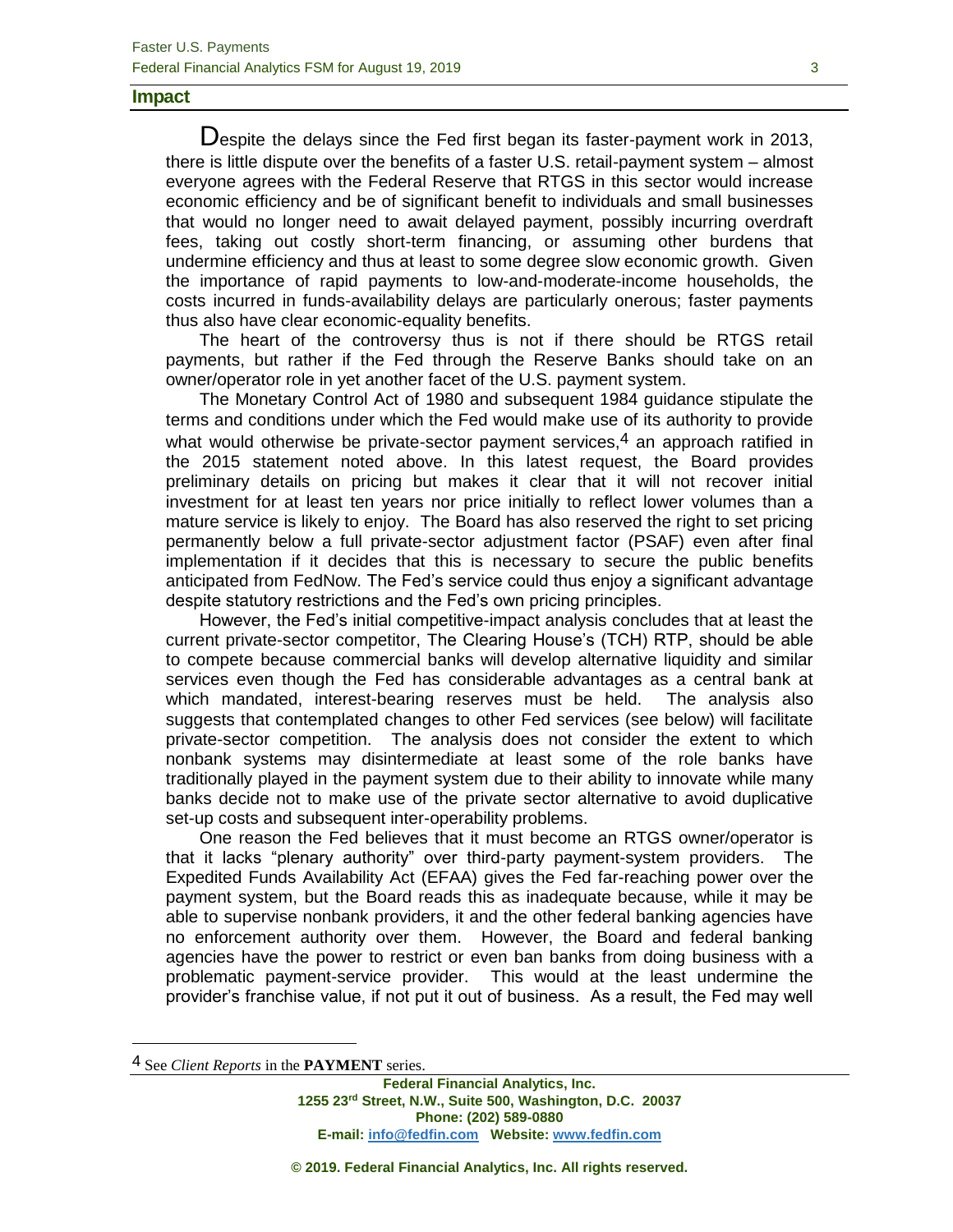have *de facto* enforcement power – indeed, it is the expectation that this exists that leads nonbank vendors even to accept bank supervision.

Very large payment providers might be immune to this franchise-value risk. However, the Dodd-Frank Act gave the Financial Stability Oversight Council the authority to designate payment, settlement, and clearing providers as financial market utilities (FMUs).<sup>5</sup> Payment-service FMUs are then subject to the full force of Federal Reserve standards $6$  that may be tailored specifically for each FMU with regard not only to safety and soundness, but also to pricing, resilience, and the benefits the Fed believes can only be achieved via its own entry into the fasterpayment arena.

Although the request does not mention this FMU power or discuss any possible concerns, the Board does state that it also lacks authority over third parties with regard to "public benefit, competitive equity, effectiveness, or scope." This is, it says, critical given the payment-systems' public-good implications. However, the Board arguably also has no authority on these matters over banks, BHCs, or other regulated entities within its purview. For example, the FRB cannot ensure that banks serve the public except to the limited degree this is required in the Community Reinvestment Act. Longstanding policy has left these matters to individual banks or, when private companies do not satisfactorily serve the public good, to Congress. Why the Fed believes it needs this authority over the payment system but not the rest of the banking system is not made clear.

As noted, the FedNow system will take at least a decade to operationalize even in only initial fashion. As a result, the public goods espoused by the Fed and widely understood to result from faster payments will be long delayed if private-sector competitors defer entry and banks postpone decisions while they await arrival of a central-bank option with many benefits and perhaps even a moral-hazard edge. Although the Fed is subject to many of the same operational risks confronting a private faster-payment provider, its ability to withstand them is unique due to its unimpeachable status as a too-big-to-fail financial institution.

Perhaps due to this, the Fed has now said it will provide services only to banks and certain other regulated financial institutions. This could lead alternative paymentservice providers to develop outside the reach of the Federal Reserve to serve at least some market segments seeking instantaneous payments. These services would likely not provide ubiquity and some may even bypass banks altogether. They are also likely only to offer payment services to customers of other services or to end-users willing to abandon traditional payment methods, leaving lower-income, older, disabled, and other individuals in the slower Fed-dominated system for an indefinite period of time.

Nonbank payment providers are already a formidable market force, especially outside the U.S. In its most recent assessment of this transformation,<sup>7</sup> the Financial Stability Board concluded that what it calls "decentralized" providers – i.e., those that do not intermediate but instead deal simultaneously with many customers or counterparties – pose financial-stability risk due to new forms of concentration risk, increased procyclicality, poor governance, heightened operational risk, increased misconduct risk, and uncertain resilience and recovery capability. Systemic risk due to regulatory arbitrage is also cited. The Fed's request does not address the role of nonbanks except by inference given the decision to provide services only for interbank settlement. When the request was released, FRB Gov. Brainard indicated

<sup>5</sup> See **PAYMENT11**, *Financial Services Management*, July 23, 2010.

<sup>6</sup> See **FMU4**, *Financial Services Management*, August 7, 2012.

<sup>7</sup> See *Client Report* **FINTECH24**, June 17, 2019.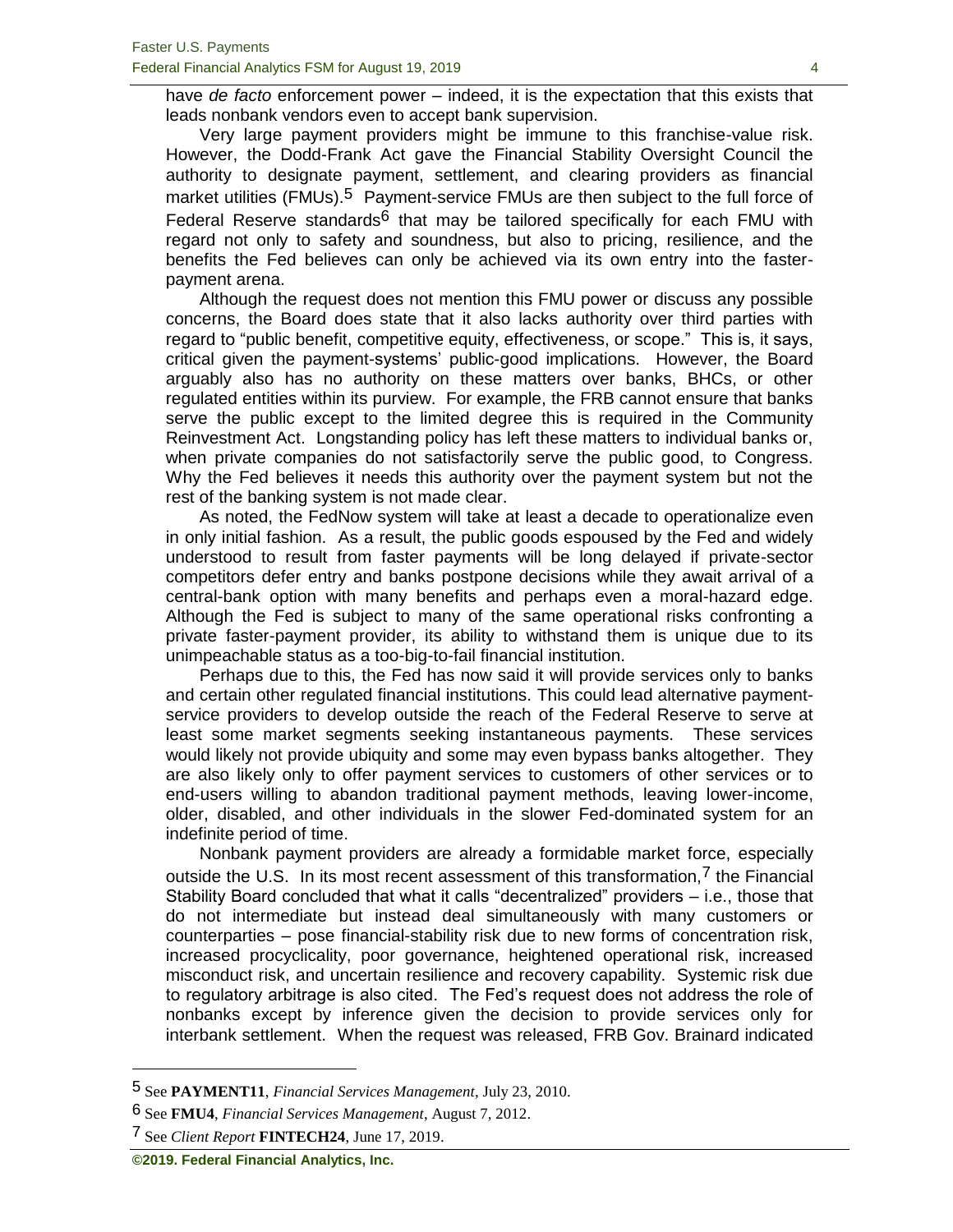that the central bank is concerned about Libra and similar nonbank providers and appeared to assume that FedNow would ensure continued national reliance on banks. This is, however, uncertain especially given the lengthy period of time before FedNow is likely to be fully operational and market changes along the way.

In addition to these payment- and financial-system implications, the Fed's decision to expand its payment-system role has liquidity and monetary-policy impact. Faster final payments pose increased liquidity risk for disbursing banks, risks now addressed by intraday and overnight overdrafts and, if necessary under acute stress, the discount window. These facilities are now open only on business days, meaning that faster-payment liquidity risk on weekends and holidays could not be addressed through these channels unless the Fed expands and extends them. The Board has not yet decided how to do so, although it does seem intent that, just as it has taken on a new payment system role, it should also provide a new set of liquidity supports. Doing so would pose additional risk to the central bank and undermine the competitiveness of interbank liquidity facilities.

Monetary-policy implications are not addressed in this request for comment, but faster payments through bank reserves is likely to increase reserve volatility along with larger holdings at the central bank. The interplay between these changes to reserving and the Fed's ability to conduct quantitative easing or tightening is uncertain, but likely to be problematic once FedNow becomes a large-volume provider. It is also possible that reserve volatility leads to difficulties calculating reserve totals and thus to short-term rate volatility with problematic policy implications.

#### **What's Next**

The Board voted 4-1 to approve this policy on August 2. Vice Chairman for Supervision Quarles was the sole dissenter, doing so on grounds that the private sector has sufficient capacity to provide RTGS and meet the Fed's policy objectives. Comments on the request are due by November 7. The Board will then move cautiously, conducting its competitive analysis upon conclusion of its consideration of comments. Thus, although the Fed says it will have at least a preliminary 24x7x365 system in place by 2023 or 2024, it does not seem likely that it will decide finally to do so and how operationally to proceed until at least mid-2020. The Fed may also issue another public notice on its decisions regarding outstanding functionality issues; it has not made clear if this will also be a request for views and, if so, if other deadlines would move forward.

As noted, the Fed's 2023-2024 schedule for FedNow is also tentative and carefully phrased to make it clear that, even then, FedNow may not be truly nationwide or include all planned functionality. The Board does not expect any private service at that point to have achieved this goal, but that remains to be seen – at least one now considers itself ubiquitous in 2019 and others offer nationwide service to consumers, if not necessarily to banks. Reflecting all the challenges confronting FedNow's final design, the Board notes now that it will issue a *Federal Register* notice describing its system with sufficient clarity to enhance bank participation. No deadline for doing so is provided nor does comment on it appear to be planned.

> **Federal Financial Analytics, Inc. 1255 23rd Street, N.W., Suite 500, Washington, D.C. 20037 Phone: (202) 589-0880 E-mail[: info@fedfin.com](mailto:info@fedfin.com) Website: [www.fedfin.com](http://www.fedfin.com/)**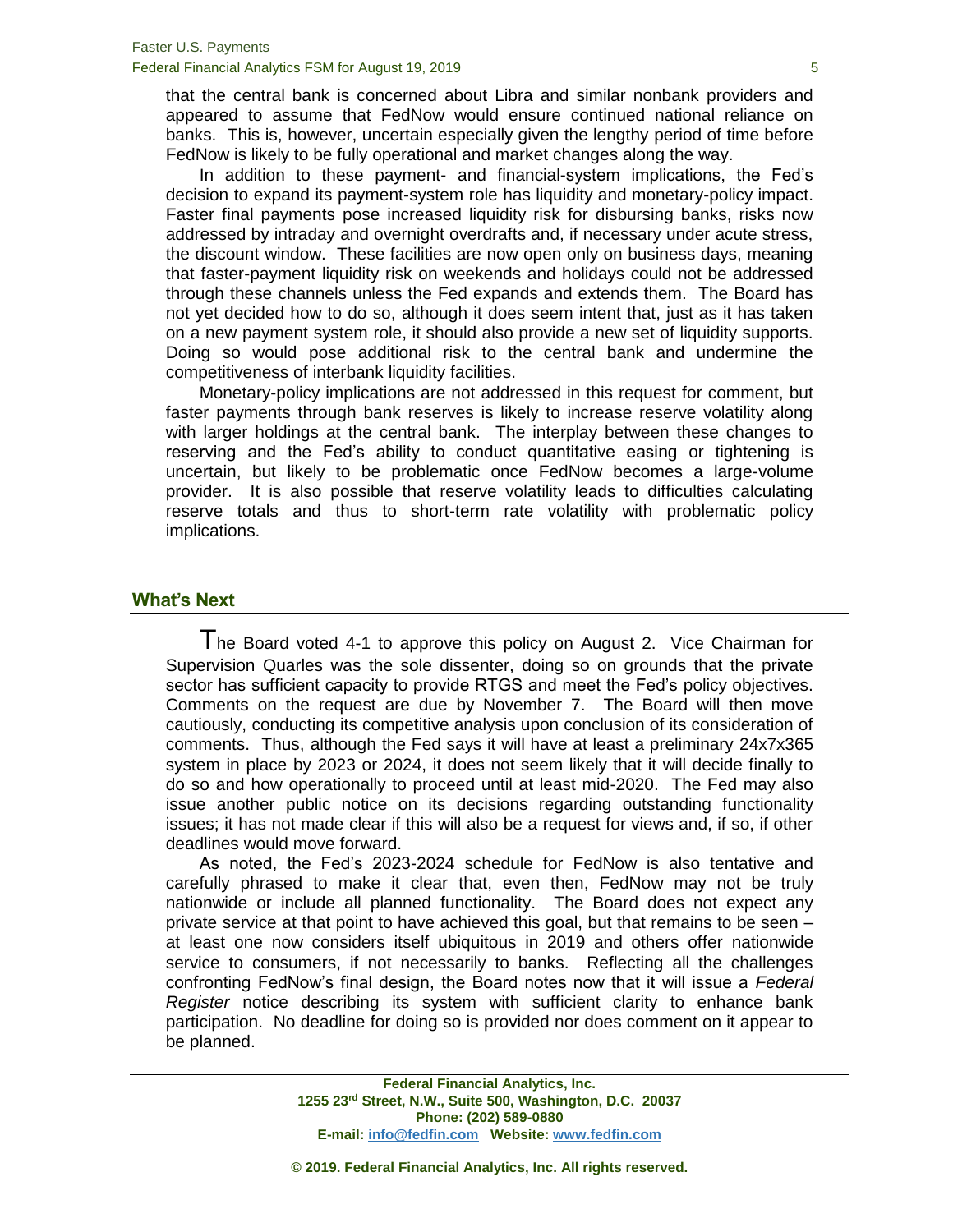Further, although this request makes it clear that the Fed intends to make its FedWire service faster, it will separately seek comment on expanded hours for FedWire and the National Settlement Service. No schedule for doing so is indicated.

Reacting to these delays, Democrats have as noted introduced legislation not only to push the Fed to move faster, but also to require banks to provide real-time payments even in the absence of a completed RTGS system.<sup>8</sup> The House Financial Services Committee plans a hearing on these issues in late September; House legislation might proceed to floor passage thereafter, but prospects in the Senate are at best uncertain. Reflecting the controversy sparked by Libra, the House Financial Services Committee is also considering legislation to bar tech-platform companies from financial-services and crypto-asset activities.<sup>9</sup> Passage of this legislation is also most uncertain but it would directly ban at least some very large nonbanks from providing RTGS services.

#### **Analysis**

#### **A. FRB Conclusions**

Key to the Fed's decision is its assessment of other service providers and of public benefits. The Fed's methodology focuses on long-term effects, with the request making clear that this does not necessarily address present circumstances or suggest that the risk assessment on which entry is premised is necessarily probable. The Fed will not defer action unless or until negative consequences of having done so are apparent. It is not sufficient only to find that there may be no other provider to justify Fed entry; the Fed may determine that there are other providers but that these nonetheless do not ensure scope, effectiveness, and equity. The public-benefits criterion is met if a payment system is accessible, safe, and efficient. The Board concludes that:

- RTGS is the best approach to a faster interbank payment system since there is unlikely to be more than the one provider now in the business to meet the Fed's goals in the absence of FedNow due to the massive infrastructure needed for sound and nationwide RTGS, potential incentive misalignment between a privately-owned provider and payment-system participants, and risk concentrations. Fed entry thus is needed to ensure public benefit. The Board is particularly concerned about the "long tail" of thousands of very small banks and credit unions it thinks a private RTP provider will not serve.
- Inter-operability is a desirable public benefit that is not likely to be quickly achieved. Nationwide reach is thus the most important objective. The Fed will continue to explore this issue. Even though direct payment exchange may not be an initial FedNow element, it is desirable and the Board will pursue it.
- The Fed is uniquely positioned to set standards and thus ensure payment-system safety. FedNow enhances redundancy, thus increasing resilience.
- FedNow efficiency derives from the improved ability of all banks to reach all of each other's customers, with FedNow competition also increasing overall efficiency in part due to greater competition for end-user services. However, there will be societal costs in the short run due to how long the Federal Reserve would need to subsidize FedNow and increased bank connection costs in the presence of multiple services. FedNow's benefits outweigh these costs in the

<sup>8</sup> See **PAYMENT16**, *Financial Services Management*, August 7, 2019.

<sup>9</sup> See **FINTECH26**, *Financial Services Management*, August 13, 2019.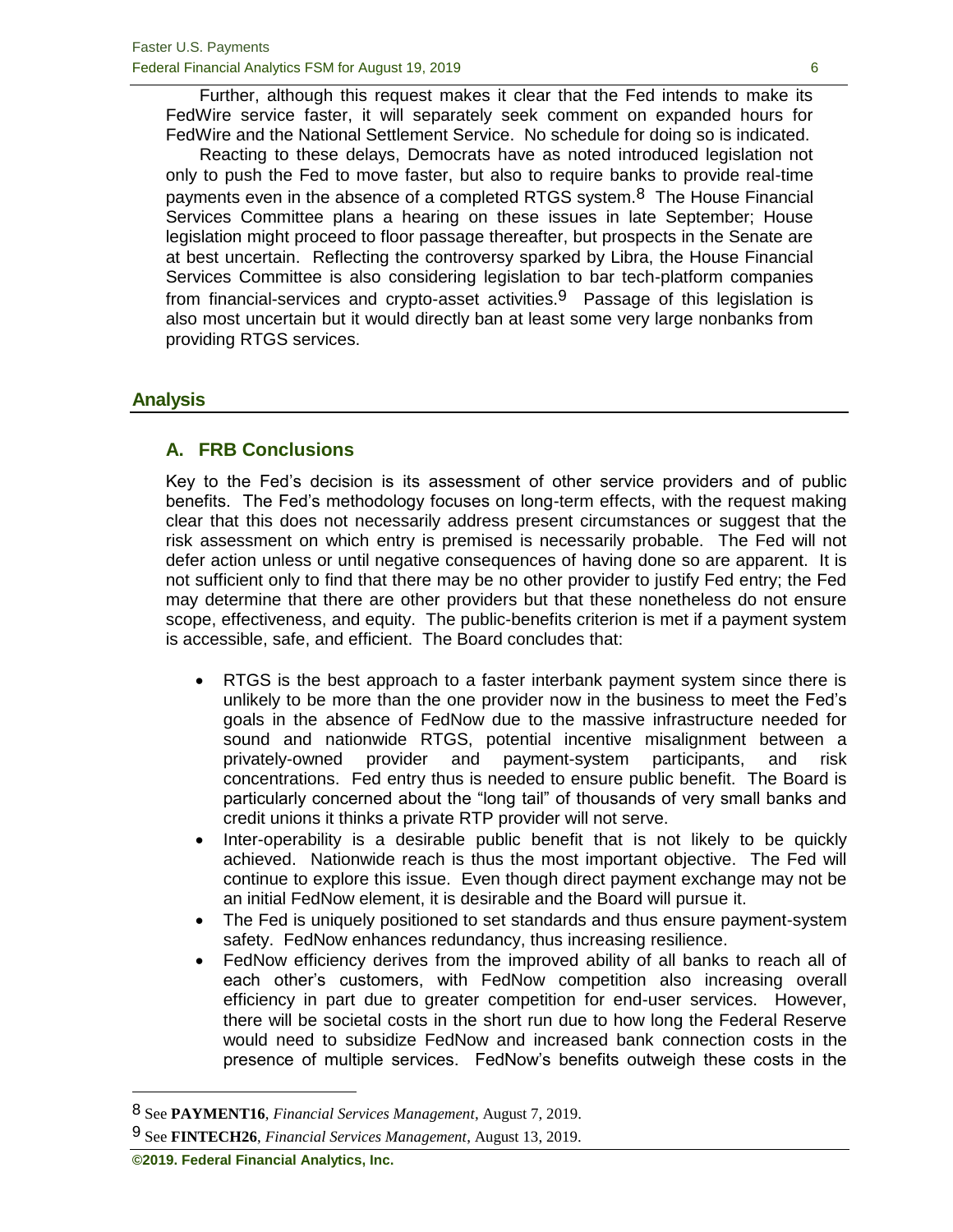Board's estimation.

# **B. Pricing**

As noted, the Fed is also governed by the PSAF, with current law also mandating that development costs be recovered over the long term. With regard to faster payments, the Fed expects this to happen no sooner than ten years after FedNow begins operation. The Board's pricing principles also permit it to adjust pricing if needed to achieve public benefits, with the Board seeking comment if this is planned.

#### **C. Liquidity Management**

The Fed has concluded that expanding the operating hours of the Fedwire service and NSS is the best way to provide liquidity-management functionality. With this backstop, participants in private RTGS will be able to manage liquidity on a "just-in-time" basis, reducing liquidity cost and risk. Deferred-payment and other faster systems that are not RTGS would also benefit; indeed, the Fed thinks these changes will advantage wholesale and cross-border payments. However, the Fed may as noted move forward on this decision in a separate notice-and-comment process, looking at options such as limited availability on weekends and holidays or full 24x7x365 operation.

# **D. FedNow Description**

Although the request includes extensive detail on specific aspects of FedNow, it also states that some or all of the functional details may differ before FedNow is launched or thereafter and/or be completely revised. In addition, the Fed is considering whether to extend discount-window operations to holidays and weekends, although it does not plan to do so initially. Tools to handle intraday and overnight balances are also being considered, with revisions possible to existing FRB standards. Alternate messaging networks might also be allowed at some future point.

#### *1. Systemic Functionality*

Based on the conclusions above, the request details how FedNow might work in an end-to-end fashion on a 24x7x365 basis through the interbank settlement system. In short, the FedNow Service would process individual payments within seconds, 24 hours a day, seven days a week, 365 days a year, to support credit transfers for a variety of uses such as person-to-person payments, bill payments, and smaller-value business-to-business payments. The service would settle interbank obligations through debit and credit entries to balances in bank master Reserve Bank accounts. A seven-day accounting cycle (revised from the current five-day one) would apply. All settlements would be final, with banks required to make funds available instantaneously to end-user customers after receiving settlement notification.

The FedNow Service may also incorporate clearing functionality with messages containing information required to complete end-to-end payments in addition to interbank settlement information. The service could also support the inclusion of additional descriptive information related to a payment and might allow for nonvalue